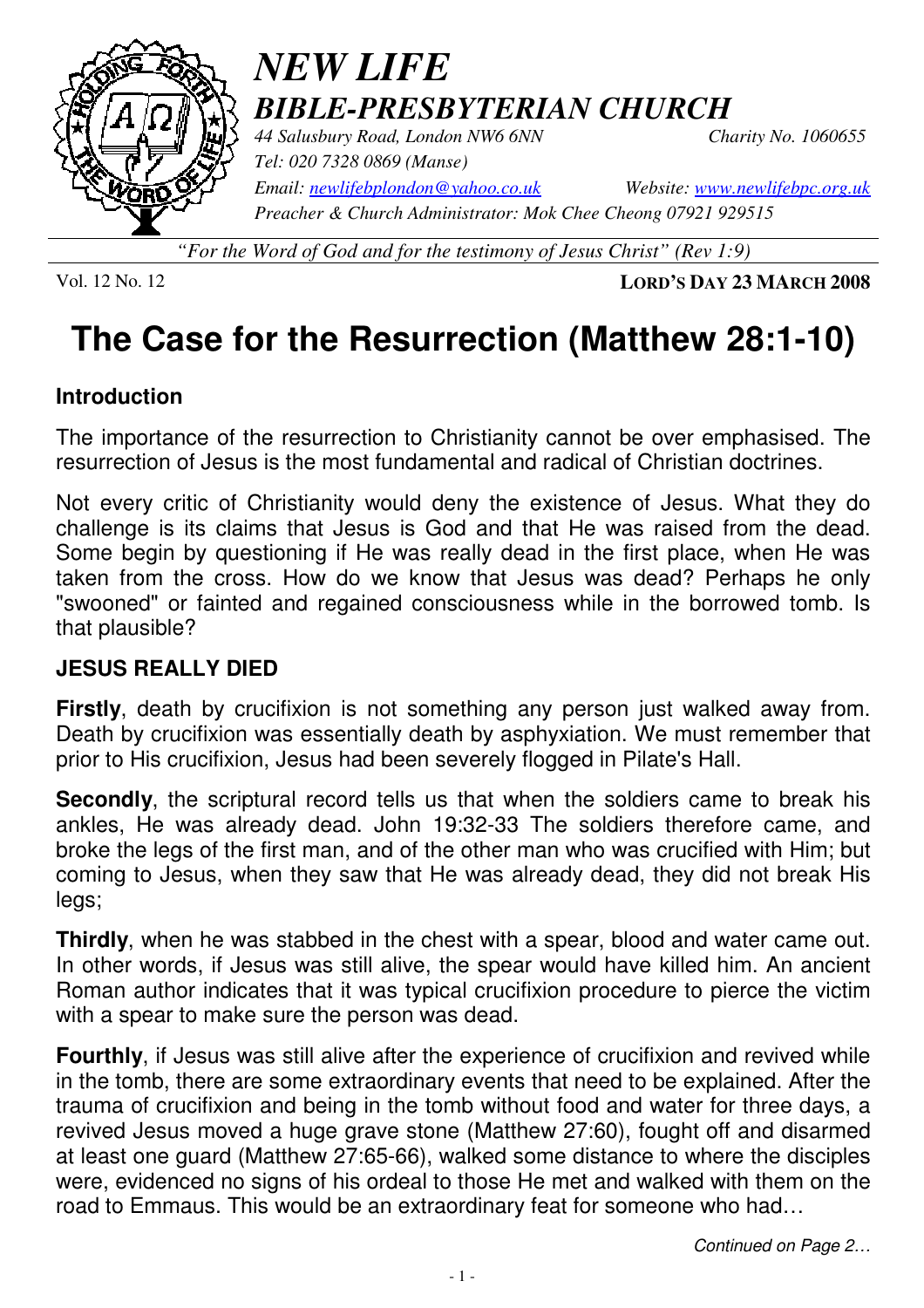undergone the ordeal of flogging, dehydration and crucifixion. When He made his first appearance to His disciples, He would have had great difficulty making them believe He had been resurrected. What shape would He have been in? He would be bleeding from his wounds, he'd be pale from the loss of blood, swollen from the beatings and very weak. In this condition he would not be able to inspire the disciples and change them into bold converts that would transform the Roman world for Christ with the gospel of the resurrected Christ. If it were false, it would be impossible for Christianity to spread the way it did in the first century if not for the resurrection that convicted the hearts of the early disciples

## **THE RESURRECTION ITSELF**

The next challenge is, How do we know that Jesus was literally and bodily raised from the dead? Consider these quotes:

In the book "Did Jesus Rise From The Dead: The Resurrection Debate", authors Gary Habermas and Antony Flew dealt with objections to the resurrection of Jesus. On page 22, Gary Habermas lists ten key evidences for Jesus' Resurrection.

(1) The disciples eyewitness experiences, which they believed to be literal appearances of the risen Jesus... (2) the early proclamation of the Resurrection by these eyewitnesses, (3) their transformation into bold witnesses who were willing to die for their convictions, (4) the empty tomb, and (5) the fact that the Resurrection of Jesus was the center of the apostolic message, all of which require adequate explanations. It is also found that the disciples proclaimed this message in Jerusalem itself, where it is related that in repeated confrontations with the authorities, (6) the Jewish leaders could not disprove their message even though they had both the power and the motivation to do so. Additionally, (7) the very existence of the church, founded by monotheistic, law-abiding Jews who nonetheless (8) worshiped on Sunday demand historical causes as well. Two additionally strong facts arguing for the historicity of the Resurrection are the two skeptics, (9) James and (10) Paul, became Christians after having experiences that they also believed were appearances of the risen Jesus. (Habermas and Flew, Did Jesus Rise From The Dead: The Resurrection Debate, Harper & Row, Publishers, San Francisco, CA, 1987. 22.)

When balanced objectively, the odds are against those who refuse to believe the resurrection.

## **DEALING WITH OBJECTIONS**

#### **The Disciples Stole The Body**

Some have suggested that the disciples stole the body of Jesus and fabricated the resurrection story. The first problem with this theory is that it is flawed right from the beginning. There is not a single shred of evidence to support it. Later, when threatened with death, the disciples could have saved themselves by coming forward with the truth. All they would have needed to do was state that Jesus' body was stolen, show the authorities where they had put it and their life would have...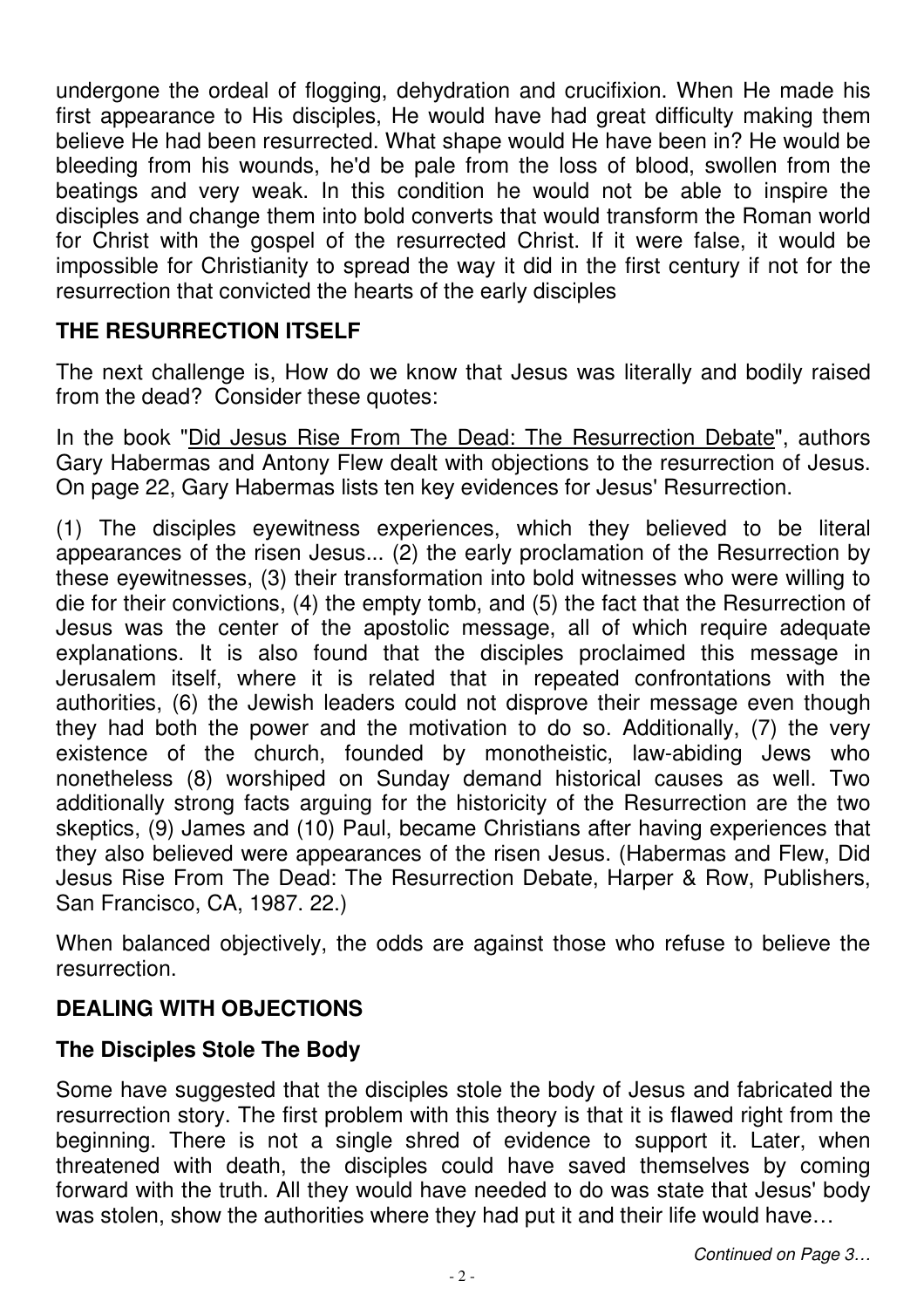been spared. Under the threat of death, not one disciple changed his story concerning the resurrection of Jesus. Why would they be willing to die for a lie? It is almost humanly implausible. The disciples died declaring what they knew to be true - Jesus Christ is alive.

## **The Roman Authorities Removed The Body**

Others have suggested that the Roman authorities removed the body of Jesus from the tomb. If this is so, then why didn't they produce it to silence the apostle's claim that Jesus was alive. There is only one reason why the Roman and Jewish authorities failed to do so; they had no body to produce!

The tomb was not totally empty. The tomb of Jesus was not totally empty in that there were wrappings left behind by the Lord. John 20:6 Simon beheld the linen wrappings lying [there,] and the face-cloth, which had been on His head, not lying with the linen wrappings, but rolled up in a place by itself.

John Blanchard offers the following thoughts concerning this phrase.

The word 'lying' seems straightforward, but there is more to the original Greek word than meets the eye, because it is commonly used of something done in an orderly way. This means that the linen winding-cloth was not carelessly discarded. But there was something else. The head-cloth was 'folded up by itself, separate from the linen'. One scholar says that 'folded up by itself' means something like 'twirled about itself', and another that it 'aptly describes the rounded shape which the empty napkin still preserved'. (Blanchard, Will The Real Jesus Please Stand Up?, Evangelical Press, Durham, England, 1989. 115.)

This suggests that the body of the entombed one had passed through the burial cloth without disturbing it. Scripture tells us that when John realized the significance of those collapsed grave clothes, he "believed." What convinced him was not merely the absence of the body, but the way in which the grave-clothes were lying. It was a miracle authenticated by circumstantial evidence.

## **The So-called Eye Witnesses Were Hallucinating**

The most powerful piece of evidence for the resurrection of Jesus is the Bible's reliable record of His appearances. There are written testimonies to this by the 4 gospel writers, Paul and Peter, three of whom are actual eye-witnesses - and they record eleven separate appearances over a period of forty days. These evidence corroborated a genuine resurrected Lord (see the Willmington guide for this list).

## **1. His Appearance To Mary Magdalene**

Mark 16:9 He first appeared to Mary Magdalene, from whom He had cast out seven demons.

## **2. His Appearance To A Group Of Women Between The Tomb And The City**

Matt 28:9 Jesus met them and greeted them. And they worshiped Him.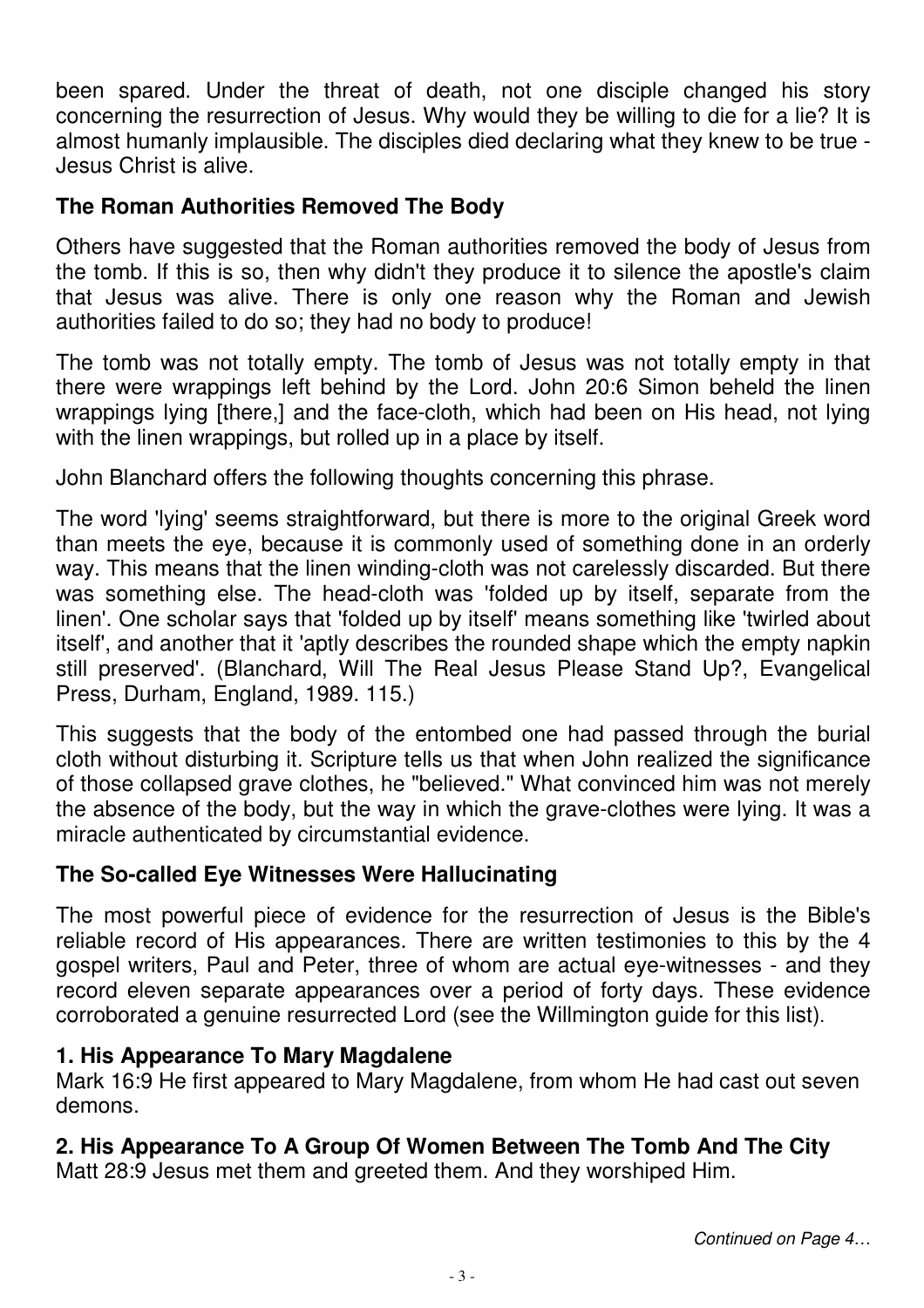## **3. His Appearance To Two Disciples On Their Way To Emmaus**

Luke 24:15 Jesus Himself approached, and traveled with them.

#### **4. His Appearance To Simon**

Luke 24:34 "The Lord has appeared to Simon."

## **5. His Appearance To A Group Of Disciples**

Luke 24:36 while they were telling these things, He stood in their midst.

## **6. His Appearance A Week Later To Disciples Behind Closed Doors**

John 20:26 with Thomas with them. Jesus came, the doors having been shut, and stood in their midst, and said, "Peace [be] with you.

#### **7. His Appearance By The Sea Of Tiberias**

John 21:1 Jesus manifested Himself again to the disciples at the Sea of Tiberias,

## **8. His Appearance To More Than Five Hundred At The Same Time**

1Cor 15:6 He appeared to more than five hundred brethren at one time, most of whom were alive at that time

#### **9. His Appearance To James**

1Cor 15:7 He appeared to James, and then to the apostles;

## **10. His Appearance To The Eleven On A Mountain in Galilee**

Matt 28:18 And Jesus came up and spoke to them, saying, "All power is given to Me in heaven and on earth.

## **11. His Appearance In The Vicinity Of Bethany**

Luke 24:50-51 He led them near Bethany, and He lifted up His hands and blessed them. .

## **12. His Appearance To Paul**

1Cor 15:8 and last of all, He appeared to me also.

Some have challenged that what the New Testament describes as Jesus' appearance to "more than 500" followers was a "mass ecstasy or hallucination." It is, incredible to believe that "more than 500" followers were simultaneously caught up in "mass ecstasy." It is unthinkable that 500 people would have the same hallucination at the same time. It would require a greater leap of faith and would be a greater miracle than the resurrection itself if it were true! However, there is no authenticated evidence for such conjectures or concocted theories at all. The only reasonable explanation is that they were not hallucinating but actually saw the resurrected Christ in person.

Some skeptics suggested that what the disciples saw was some kind of spirit or ghost. This cannot be collaborated by Scripture. Consider these post-resurrection actions and comments by our Lord and the actual circumstances that dismissed this idea: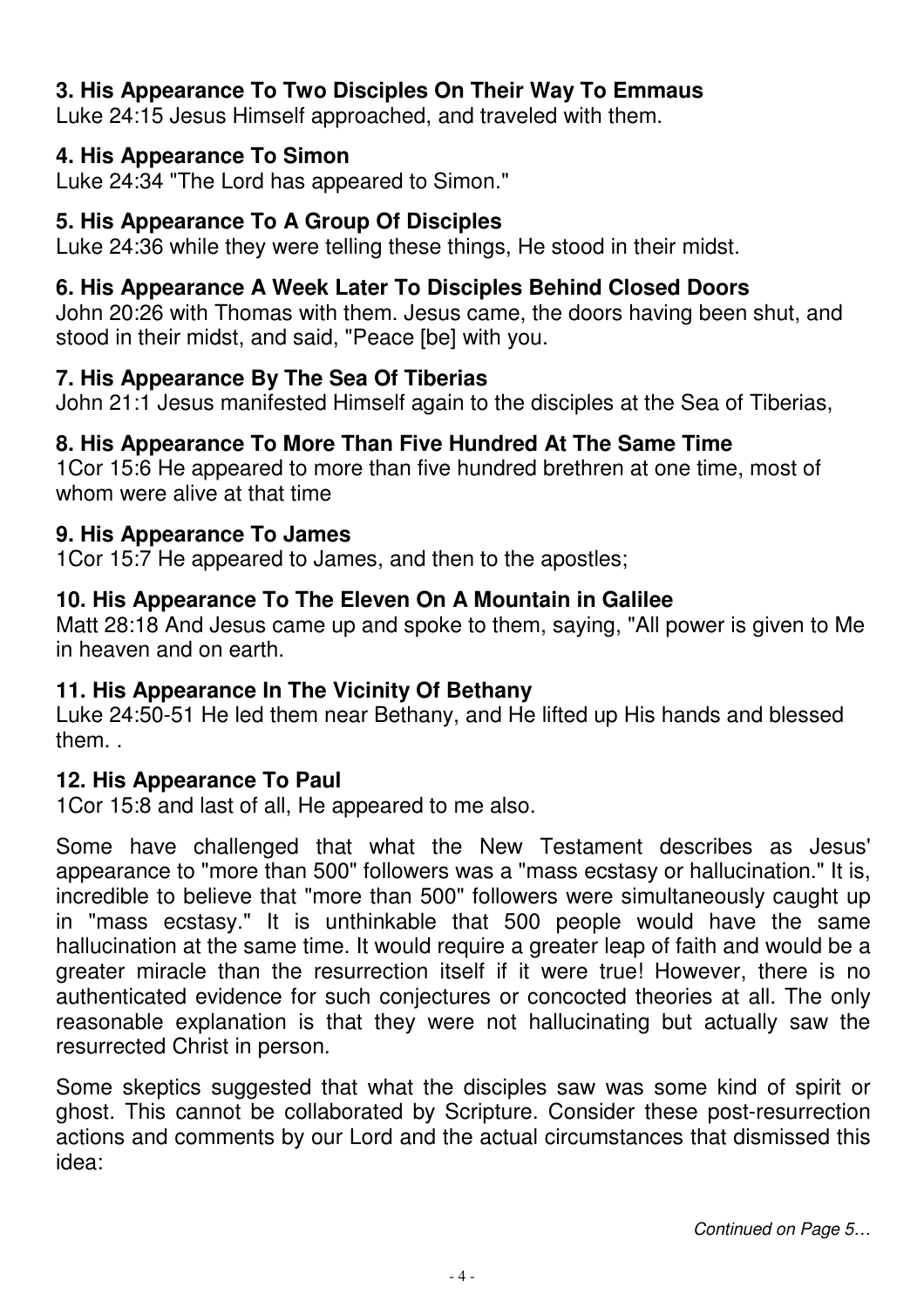#### **The Women Clasped A Physical Body**

Matt 28:9 Jesus met them and greeted them. And they came up and took hold of His feet and worshiped Him.

#### **He Manifest Physical Abilities**

Luke 24:30 He took the bread and blessed [it,] and breaking [it,] He [began] giving [it] to them.

#### **He Stated That He Was Not A Spirit**

Luke 24:36-42 He stood in their midst. And He said to them, "See My hands and My feet, that it is I Myself; touch Me and see, for **a spirit does not have flesh and bones as you see that I have**." He showed them His hands and His feet He said to them, "Have you anything here to eat?" they gave Him a piece of a broiled fish; and He took it and ate [it] before them.

## **THE EFFECT on THE EARLY CHURCH**

The truth of the resurrection affected the growth and vitality of early church in at least two ways. **First**, it became the center of their message. Revived by the reality of the resurrection, they went everywhere proclaiming the crucified, resurrected, ascended Christ. **Second**, they lived with a glorious and lively hope, as in 1 Thes 4:14-18.

According to Paul, the early church was... looking for the blessed hope and the appearing of the glory of our great God and Saviour, Christ Jesus; who gave Himself for us, that He might redeem us from every lawless deed and purify for Himself a people for His own possession, zealous for good deeds. (Titus 2:13-14)

Consider the fact that also the believers at Thessalonica had... turned to God from idols to serve a living and true God, and to wait for His Son from heaven, whom He raised from the dead, Jesus. (1 Thes 1:9-10)

#### **Conclusion**

The Christian faith is vitally founded on the life, death and resurrection of its founder, Jesus Christ. If there is no resurrection then Christ is not God and our faith is in vain but the truth is that the risen victorious Saviour is alive and he triumphed over the grave and hell and so will we one day at our resurrection and live forever more in Jesus Christ (1 Cor 15:51-58). While belief in the resurrection is a matter of faith, it is faith based upon persuasive and credible evidence. In view of the facts, the only sensible conclusion to this matter is that Jesus was raised from the dead and that He is alive at this very moment. It is by faith that we embraced this fact with or without evidence concerning the resurrection and this is the only hope for fallen mankind, a risen Saviour who is coming back again to receive us unto him forever.

> Rev Jack Sin, Maranatha B-P Church, S'pore (adapted from Grace B-P church bulletin dated 23 March 2008)